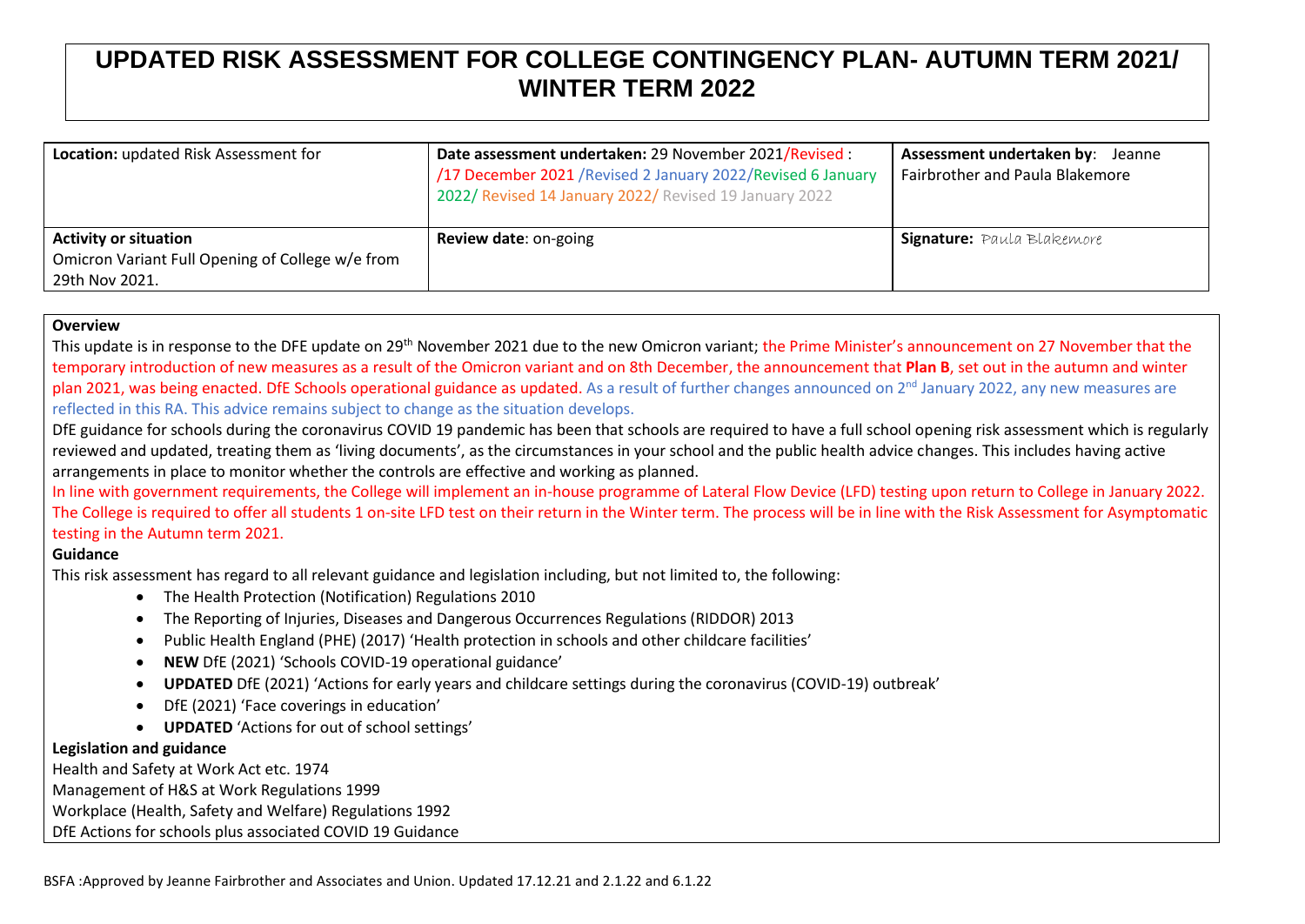| <b>Public Health England Guidance</b>                                                                                  |                                                                                                                                                                                                                                                                                                                                                                                                                                                                                                                                                                                                                                                                                                                                                                                                                                                                                                                                                                                                           |                                                        |                              |
|------------------------------------------------------------------------------------------------------------------------|-----------------------------------------------------------------------------------------------------------------------------------------------------------------------------------------------------------------------------------------------------------------------------------------------------------------------------------------------------------------------------------------------------------------------------------------------------------------------------------------------------------------------------------------------------------------------------------------------------------------------------------------------------------------------------------------------------------------------------------------------------------------------------------------------------------------------------------------------------------------------------------------------------------------------------------------------------------------------------------------------------------|--------------------------------------------------------|------------------------------|
|                                                                                                                        | The Risk Assessment is a 'living document' that is kept under continual review with a hierarchy of controls to reduce the risk of coronavirus to the lowest reasonably                                                                                                                                                                                                                                                                                                                                                                                                                                                                                                                                                                                                                                                                                                                                                                                                                                    |                                                        |                              |
| practicable level.                                                                                                     |                                                                                                                                                                                                                                                                                                                                                                                                                                                                                                                                                                                                                                                                                                                                                                                                                                                                                                                                                                                                           |                                                        |                              |
| <b>Area of Control</b>                                                                                                 | <b>Control measures</b>                                                                                                                                                                                                                                                                                                                                                                                                                                                                                                                                                                                                                                                                                                                                                                                                                                                                                                                                                                                   | <b>Further actions?</b><br><b>Altered</b><br>measures? | Implemented by<br>(initials) |
| Assessment of the risks of                                                                                             | The College has assessed the reasonably foreseeable risks of transmission of COVID 19.                                                                                                                                                                                                                                                                                                                                                                                                                                                                                                                                                                                                                                                                                                                                                                                                                                                                                                                    |                                                        | <b>SMT</b>                   |
| <b>COVID 19 (including</b>                                                                                             | The risk assessment is regularly reviewed as circumstances in College and the public                                                                                                                                                                                                                                                                                                                                                                                                                                                                                                                                                                                                                                                                                                                                                                                                                                                                                                                      |                                                        |                              |
| <b>Omicron) transmission in</b>                                                                                        | health advice changes.                                                                                                                                                                                                                                                                                                                                                                                                                                                                                                                                                                                                                                                                                                                                                                                                                                                                                                                                                                                    |                                                        |                              |
| College.                                                                                                               | The College monitors whether the controls in place are effective.<br>$\bullet$                                                                                                                                                                                                                                                                                                                                                                                                                                                                                                                                                                                                                                                                                                                                                                                                                                                                                                                            |                                                        |                              |
| <b>Ensuring adequate</b><br>outbreak<br>management/contingency<br>plans to allow for stepping<br>measures up and down. | The College has a Coronavirus (COVID-19) Contingency Plan risk assessment if<br>$\bullet$<br>restrictions need to be implemented due to COVID 19 variants outbreak.<br>Remote education plans are in place for students who are self-isolating or shielding.<br>The College will call the DfE helpline on 0800 046 8687 selecting option 1 for advice on<br>the action to take in response to a positive case who will escalate the issue to the local<br>health protection team where necessary and advise if any additional action is required,<br>such as implementing elements of the outbreak management plan.<br>The College will follow measures recommended by the Local Authority, Director of<br>Public Health and local protection teams (HPTs) as part of the outbreak management<br>responsibilities: Wirral LA Covid helpline 0151 666 3600 Email:<br>covidschoolsupport@wirral.gov.uk<br>Public Health and the Local Authority will be informed of any outbreaks via NHS T&T.<br>$\bullet$ |                                                        | <b>SMT</b>                   |
| <b>Positive Cases Updated</b><br>2.1.22. Updated 6.2.22<br><b>Updated 14.1.22</b>                                      | Students, staff and other adults should follow public health stay at home advice<br>$\bullet$<br>Students, staff and other adults should not come into College if they have symptoms,<br>$\bullet$<br>have had a positive test result or are required to quarantine.<br>If anyone develops COVID-19 symptoms, however mild, they will be sent home and<br>$\bullet$<br>advised to follow public health advice.<br>Staff and pupils who test negative on the morning of day 5 and the morning of day 6,<br>can return to their education or childcare setting immediately on day 6.<br>Staff and pupils must take the first test no earlier than day 5 of the self-isolation<br>$\bullet$<br>period, and the second must be taken the following day.<br>Staff and pupils/parents are reminded that all test results should be reported to NHS<br><b>Test and Trace</b>                                                                                                                                     |                                                        | <b>SMT</b>                   |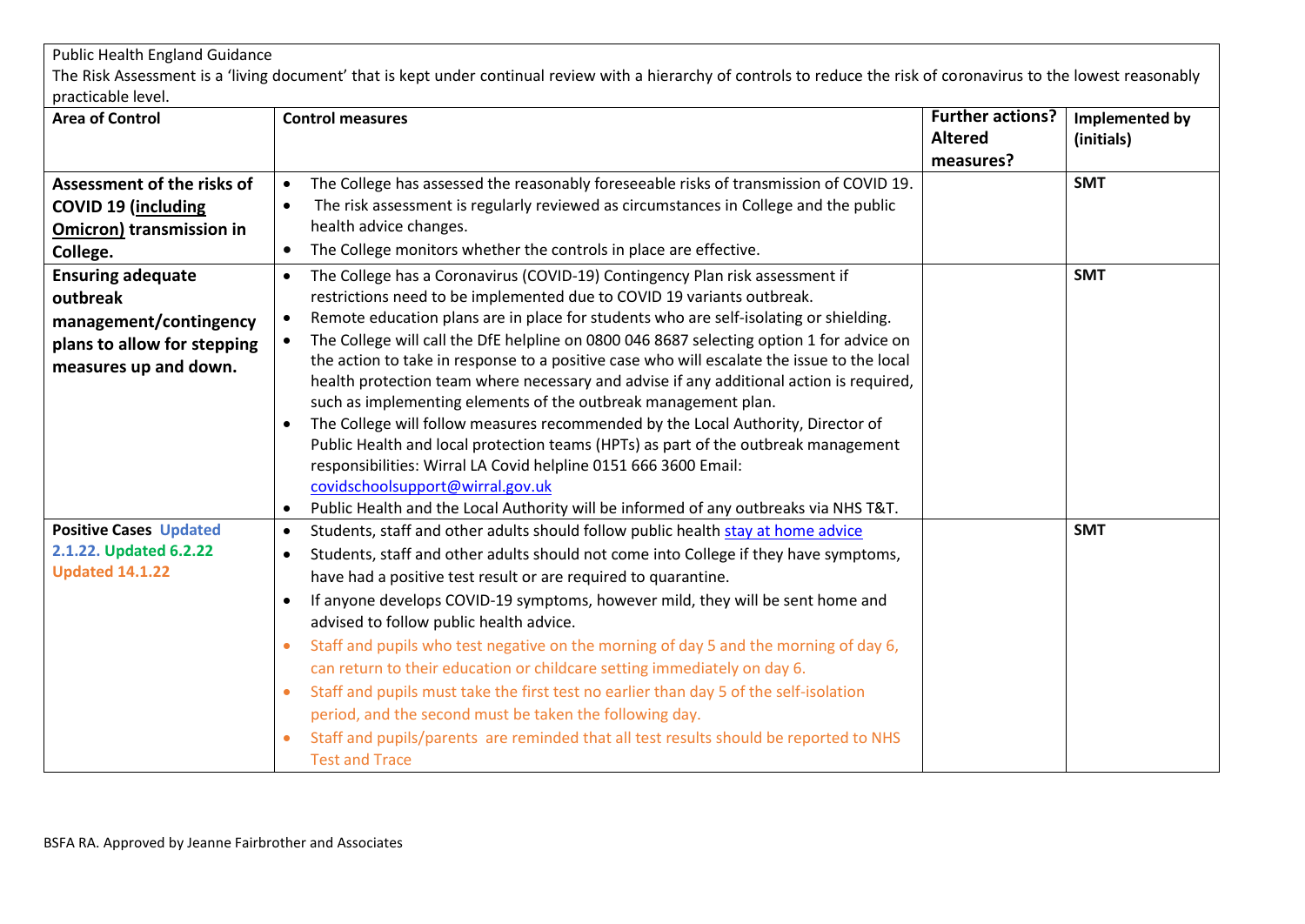|                                              | If the result of either of their tests is positive, they should continue to self-isolate until<br>they get negative results from two LFD tests on consecutive days or until they have<br>completed 10 full days of self-isolation, whichever is earliest.<br>• Anyone who is unable to take LFD tests or anyone who continues to have a<br>temperature will need to complete the full 10-day period of self-isolation.<br>See information on self-isolation for those with COVID-19 is available.<br>A contact of someone who has had a positive test result for COVID-19 who is aged<br>over 18 years and 6 months and not fully vaccinated, is legally required to self-isolate<br>for 10 days.                                                                                                                                                                                                                                                                                                                                                                                                                                                                                                                                                                                                                                                                                    |            |
|----------------------------------------------|--------------------------------------------------------------------------------------------------------------------------------------------------------------------------------------------------------------------------------------------------------------------------------------------------------------------------------------------------------------------------------------------------------------------------------------------------------------------------------------------------------------------------------------------------------------------------------------------------------------------------------------------------------------------------------------------------------------------------------------------------------------------------------------------------------------------------------------------------------------------------------------------------------------------------------------------------------------------------------------------------------------------------------------------------------------------------------------------------------------------------------------------------------------------------------------------------------------------------------------------------------------------------------------------------------------------------------------------------------------------------------------|------------|
| NHS Test & Trace Updated 17<br>December 2021 | Close contacts in Colleges are now identified by NHS Test and Trace and the College is<br>$\bullet$<br>no longer expected to undertake contact tracing.<br>NHS Test and Trace will work with the positive case and/or their parents to identify<br>close contacts.<br>Contacts from a College setting will only be traced by NHS Test and Trace where the<br>$\bullet$<br>positive case or their parent specifically identifies the individual as being a close<br>contact.<br>From 14 December 2021,<br>• Adults who are fully vaccinated and young people aged between 5 and 18 years and 6<br>months identified as a contact of someone with COVID-19 are strongly advised to take<br>a LFD test every day for 7 days and continue to attend College as normal, unless they<br>have a positive test result.<br>• Daily testing of close contacts applies to all contacts who are:<br>fully vaccinated adults – people who have had 2 doses of an approved vaccine<br>all children and young people aged 5 to 18 years and 6 months, regardless of<br>their vaccination status<br>people who are not able to get vaccinated for medical reasons<br>people taking part, or have taken part, in an approved clinical trial for a COVID-<br>19 vaccine<br>The College will continue to have a role in working with health protection<br>teams in the in the case of a local outbreak. | <b>SMT</b> |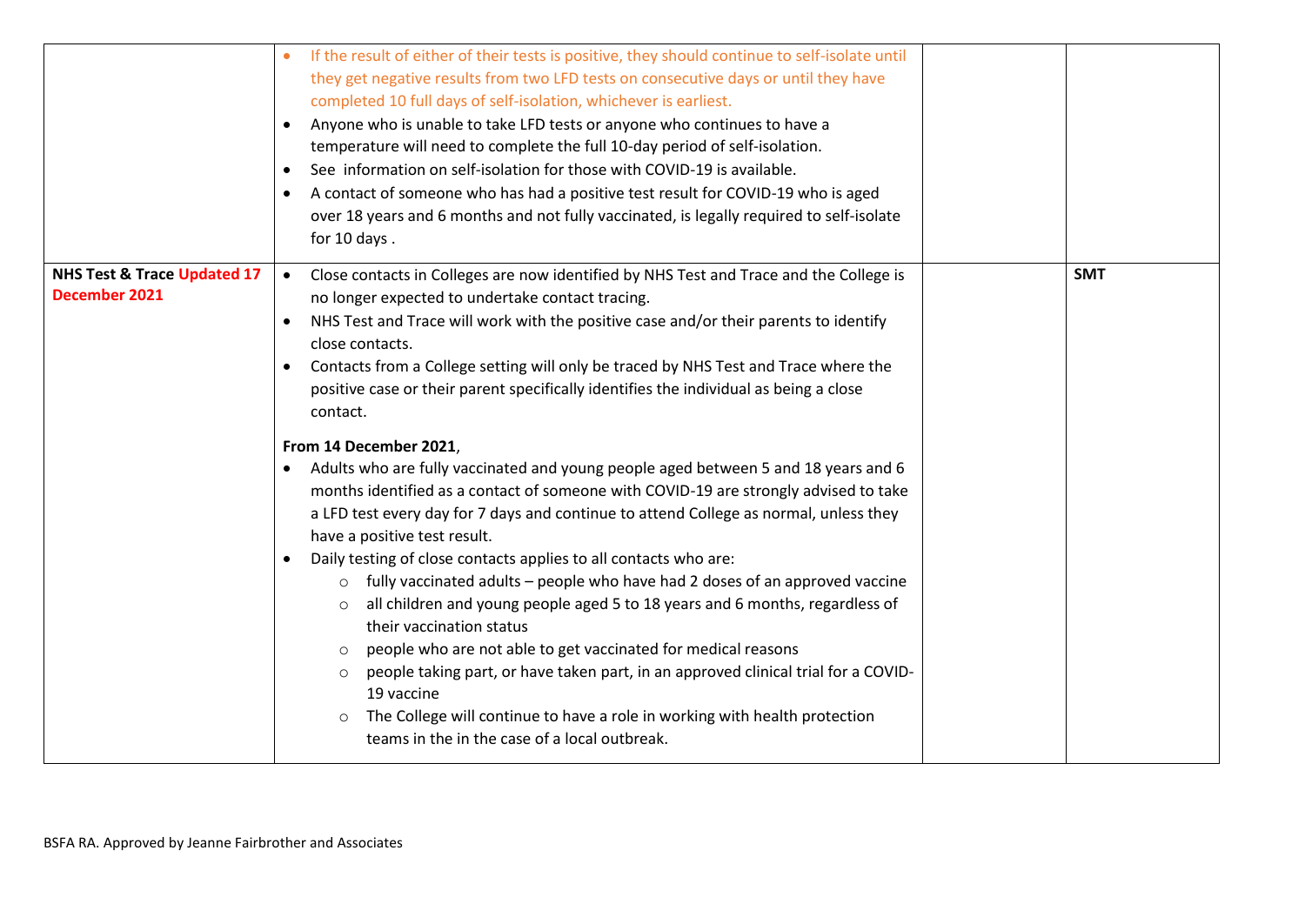| <b>Fully vaccinated Contacts</b><br>who have not tested positive<br>in College who refuse to take<br>a daily LFD Updated 17<br>December 2021 | College strongly advises those identified as contacts with a negative PCR test to take<br>an LFD each day (7 days) and report the results to College or take the LFD test in<br>College.<br>College will seek legal advice about any employee who refuses to take an LFD daily in<br>line with government guidelines<br>College will carry out a personal risk assessment for any employee who refuses to take<br>$\bullet$<br>a daily LFD.                                                                                                                                                                                                                                                                                                                                                                                                                                                                                                                                                             | <b>SMT</b> |
|----------------------------------------------------------------------------------------------------------------------------------------------|---------------------------------------------------------------------------------------------------------------------------------------------------------------------------------------------------------------------------------------------------------------------------------------------------------------------------------------------------------------------------------------------------------------------------------------------------------------------------------------------------------------------------------------------------------------------------------------------------------------------------------------------------------------------------------------------------------------------------------------------------------------------------------------------------------------------------------------------------------------------------------------------------------------------------------------------------------------------------------------------------------|------------|
| Communication                                                                                                                                | The College follows latest DfE, PHE & Gov.uk, Merseyside & Cheshire PH Team and LA<br>$\bullet$<br>guidance<br>Latest version of this Risk Assessment is published on the College website & shared<br>with unions, LA & governors.<br>Clear communication is sent to parents and students with a link on the College website<br>$\bullet$<br>covering all aspects of how the College functions.<br>Regular staff briefings held to cover any changes to arrangements.<br>$\bullet$<br>The College has shared with all staff the measures in place and involved staff & the<br>$\bullet$<br>governing body in that process.<br>A record is kept of all visitors and contractors that come to the College site.                                                                                                                                                                                                                                                                                           | <b>SMT</b> |
| <b>Face coverings. Updated</b><br>2.1.22. Updated 19.1.22                                                                                    | Until 27 January 2022, all students, staff and adult visitors should wear a face covering<br>$\bullet$<br>when moving around the College site, outside of classrooms, such as in corridors and<br>communal areas.<br>From 20 January 2022, face-masks are not required to be worn in classrooms or<br>$\bullet$<br>teaching spaces.<br>All students should also wear a face covering when travelling on public transport and<br>on the College bus service.<br>Face visors or shields are not worn as an equivalent alternative to face coverings;<br>$\bullet$<br>however, they can be worn by those exempt from wearing face coverings and should<br>always be cleaned appropriately.<br>The College will not prevent individuals from entering or attending College if they are<br>not wearing a face covering, if exempt.<br>The College has a supply of face coverings available<br>$\bullet$<br>Clear instructions are provided on how to put on, remove, store, and dispose of face<br>coverings | All staff  |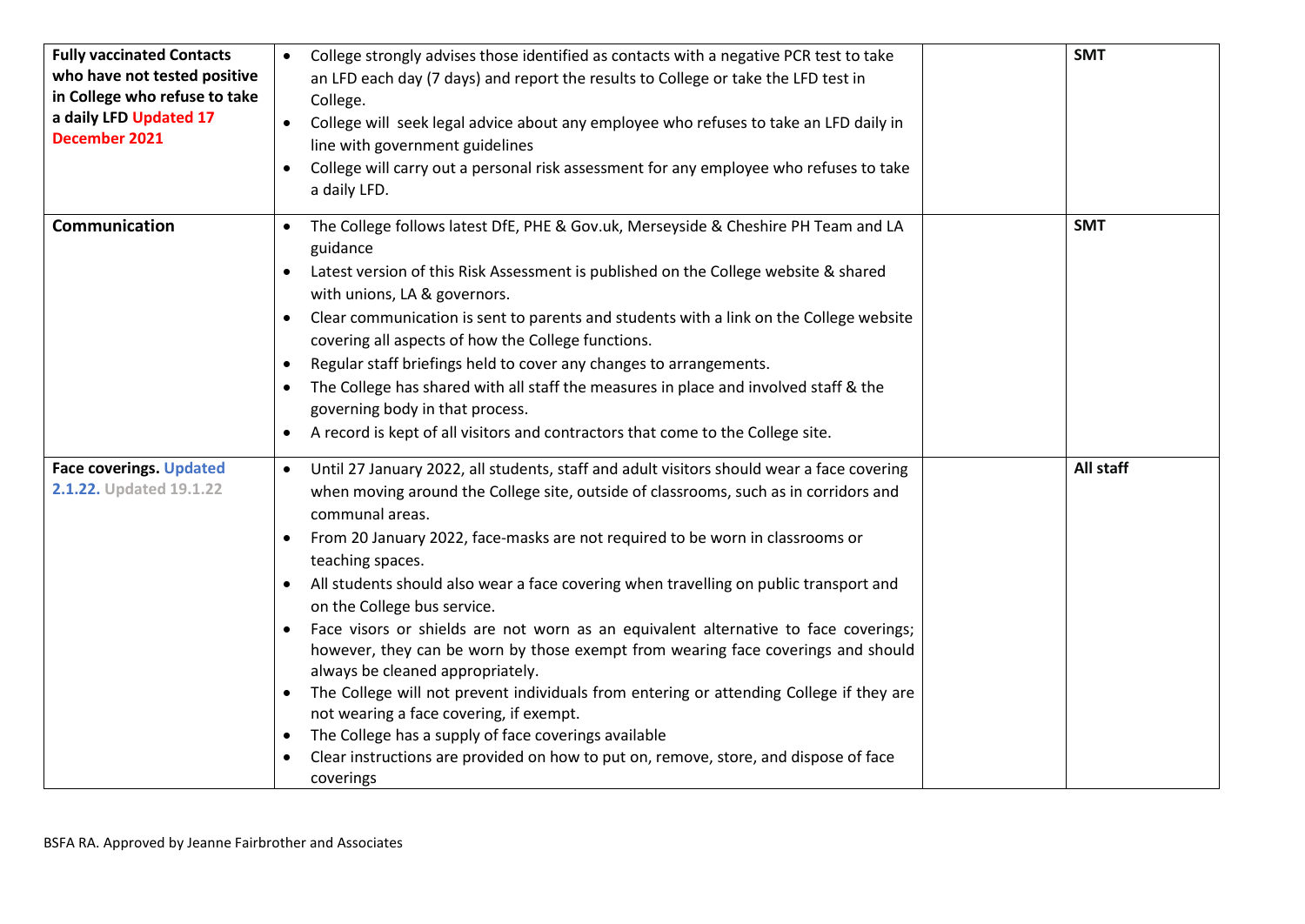| <b>PPE</b>                         | Most staff will not require PPE in response to COVID-19 beyond what they would<br>normally need for their work.<br>Additional PPE for COVID-19 is only required in a very limited number of scenarios<br>such as if a student becomes ill with COVID 19 symptoms and only if close contact is<br>necessary<br>Staff are trained in correct use and disposal of PPE. | <b>First Aid Team</b> |
|------------------------------------|---------------------------------------------------------------------------------------------------------------------------------------------------------------------------------------------------------------------------------------------------------------------------------------------------------------------------------------------------------------------|-----------------------|
| <b>Ensuring good hygiene &amp;</b> | Hand hygiene -                                                                                                                                                                                                                                                                                                                                                      | <b>SMT</b>            |
| cleaning standards in school       | The College will continue to ensure that staff & students maintain high standards of                                                                                                                                                                                                                                                                                | <b>Premises Team</b>  |
| to reduce risk of transmission     | hand hygiene.                                                                                                                                                                                                                                                                                                                                                       | <b>Cleaning Team</b>  |
|                                    | Suitable facilities are provided for individuals to wash/sanitise their hands regularly<br>$\bullet$                                                                                                                                                                                                                                                                | All teaching staff    |
|                                    | Students are supervised, on entry to the College, to use hand sanitizer.                                                                                                                                                                                                                                                                                            |                       |
|                                    | All staff and students are required to sanitize their hands on entry and exit from every<br>classroom.                                                                                                                                                                                                                                                              |                       |
|                                    | <b>Respiratory hygiene</b>                                                                                                                                                                                                                                                                                                                                          |                       |
|                                    | The College emphasises the 'catch it, bin it, kill it' approach with bins & tissues<br>available.                                                                                                                                                                                                                                                                   |                       |
|                                    | <b>Cleaning</b>                                                                                                                                                                                                                                                                                                                                                     |                       |
|                                    | The College maintains appropriate cleaning regimes, using standard products such as<br>detergents with a focus on frequently touched areas.                                                                                                                                                                                                                         |                       |
|                                    | Appropriate cleaning schedules are in place and include regular cleaning of areas and<br>$\bullet$<br>equipment.                                                                                                                                                                                                                                                    |                       |
|                                    | An additional day cleaner is employed to ensure constant cleaning of busy areas                                                                                                                                                                                                                                                                                     |                       |
|                                    | including 8SQ and the Conservatory.                                                                                                                                                                                                                                                                                                                                 |                       |
|                                    | All staff and students are required to wipe down any surfaces touched whilst in a<br>$\bullet$                                                                                                                                                                                                                                                                      |                       |
|                                    | classroom or in the Hub or in the LAB.                                                                                                                                                                                                                                                                                                                              |                       |
| <b>Social distancing Updated</b>   | The College has planned and risk assessed carefully following the latest DfE/PHE<br>$\bullet$                                                                                                                                                                                                                                                                       | <b>SMT</b>            |
| 2.1.22                             | guidance                                                                                                                                                                                                                                                                                                                                                            | <b>Premises Team</b>  |
|                                    | The College will consult Local Authority COVID helpline for specific advice if required                                                                                                                                                                                                                                                                             |                       |
|                                    | Assemblies are infrequent and if they take place, will do so in the Sports Hall or the                                                                                                                                                                                                                                                                              |                       |
|                                    | Drama Studio which are well ventilated. The Friday Event Programme is suspended<br>pending the government review on 26 January 2022.                                                                                                                                                                                                                                |                       |
|                                    | Whole staff meetings are infrequent and if they take place, will do so the Sports Hall or                                                                                                                                                                                                                                                                           |                       |
|                                    | the Drama Studio which are well ventilated. Where appropriate, Principal's and other                                                                                                                                                                                                                                                                                |                       |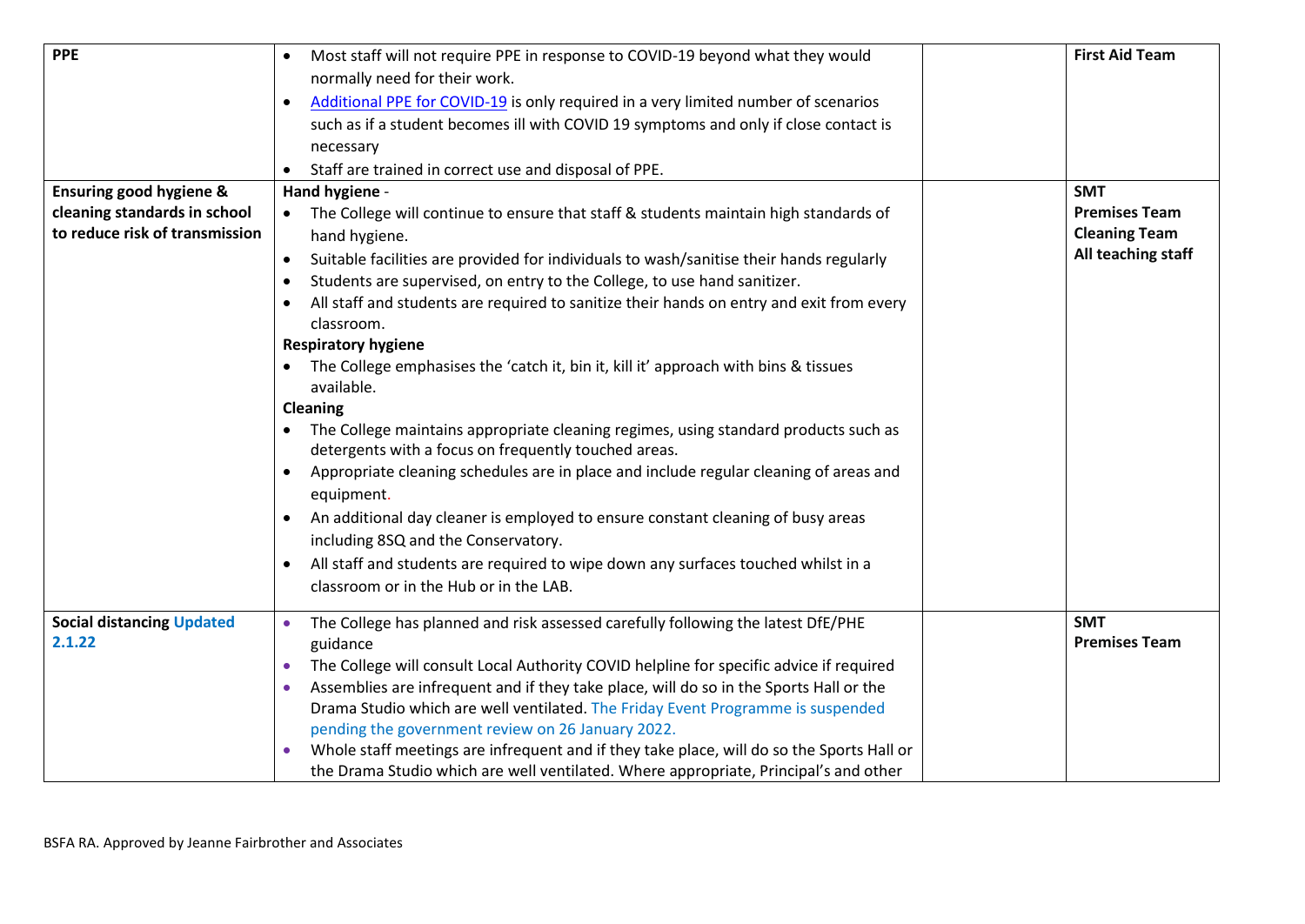|                               | Briefings will take place virtually. Non-core/none-essential staff meetings are                          |                      |
|-------------------------------|----------------------------------------------------------------------------------------------------------|----------------------|
|                               | postponed pending the review on 26 January 2022. Necessary meetings can be held                          |                      |
|                               | remotely. If necessary meetings are held in person, the usual mitigations should be in                   |                      |
|                               | place.                                                                                                   |                      |
|                               | Staffrooms are well-ventilated. Staff will wear face-masks moving around College.<br>$\bullet$           |                      |
|                               | Meetings, including with governors, parents, will take place in either well ventilated                   |                      |
|                               | meeting rooms or virtually via Teams or Zoom.                                                            |                      |
|                               | Teaching will take place in well-ventilated classrooms with windows open.                                |                      |
| <b>Events in College</b>      | The College will plan and completed a separate risk assessment for any events held in<br>$\bullet$       | <b>SMT</b>           |
|                               | College and will carefully following the latest DfE/PHE guidance                                         |                      |
|                               | The College will consult Local Authority COVID helpline for specific advice if required<br>$\bullet$     |                      |
|                               | on holding events                                                                                        |                      |
|                               |                                                                                                          |                      |
|                               | Parents evenings have been risk assessed and are held virtually on Teams.                                |                      |
|                               | Interview evenings will take place in the Sports Hall which is well ventilated.                          |                      |
| Ventilation - ensuring all    | When College is in operation, it is well ventilated with comfortable teaching<br>$\bullet$               | <b>SMT/All staff</b> |
| occupied spaces are well      | environments.                                                                                            |                      |
| ventilated.                   | Poorly ventilated spaces have been identified and include the C corridor meeting<br>$\bullet$            | <b>Premises Team</b> |
|                               | rooms used for the Academic Skills Programme. Air purifiers have been purchased for<br>use in that area. |                      |
|                               | The College will source competent ventilation engineers if necessary to help assess the                  |                      |
|                               | systems in place and how to utilise them correctly.                                                      |                      |
|                               | • The College opens external windows, doors & internal doors (if they are not fire doors                 |                      |
|                               | and where safe to do so) to increase ventilation.                                                        |                      |
|                               | During colder weather, the need for increased ventilation while maintaining a<br>$\bullet$               |                      |
|                               | comfortable temperature is balanced with seating arranged away from draughts.                            |                      |
|                               | In cooler weather to reduce thermal discomfort caused by increased ventilation,<br>$\bullet$             |                      |
|                               | students can wear additional, suitable items of clothing including coats.                                |                      |
|                               | Purging or airing rooms as frequently as possible to improve ventilation usually when                    |                      |
|                               | the room is unoccupied.                                                                                  |                      |
| <b>Asymptomatic testing</b>   | <b>LF Testing</b>                                                                                        | <b>SMT</b>           |
| <b>Updated 2 January 2022</b> | All students will be scheduled an LFT on 4 <sup>th</sup> /5 <sup>th</sup> January 2022.<br>$\bullet$     |                      |
|                               | The College makes it clear that testing is voluntary and it is positively encouraged.<br>$\bullet$       |                      |
| From 11 January - This is a   | Staff and students are encouraged to test twice weekly at home<br>$\bullet$                              |                      |
| temporary measure while       | Testing kits are stored securely in College at the correct temperature.<br>$\bullet$                     |                      |
| coronavirus rates remain high |                                                                                                          |                      |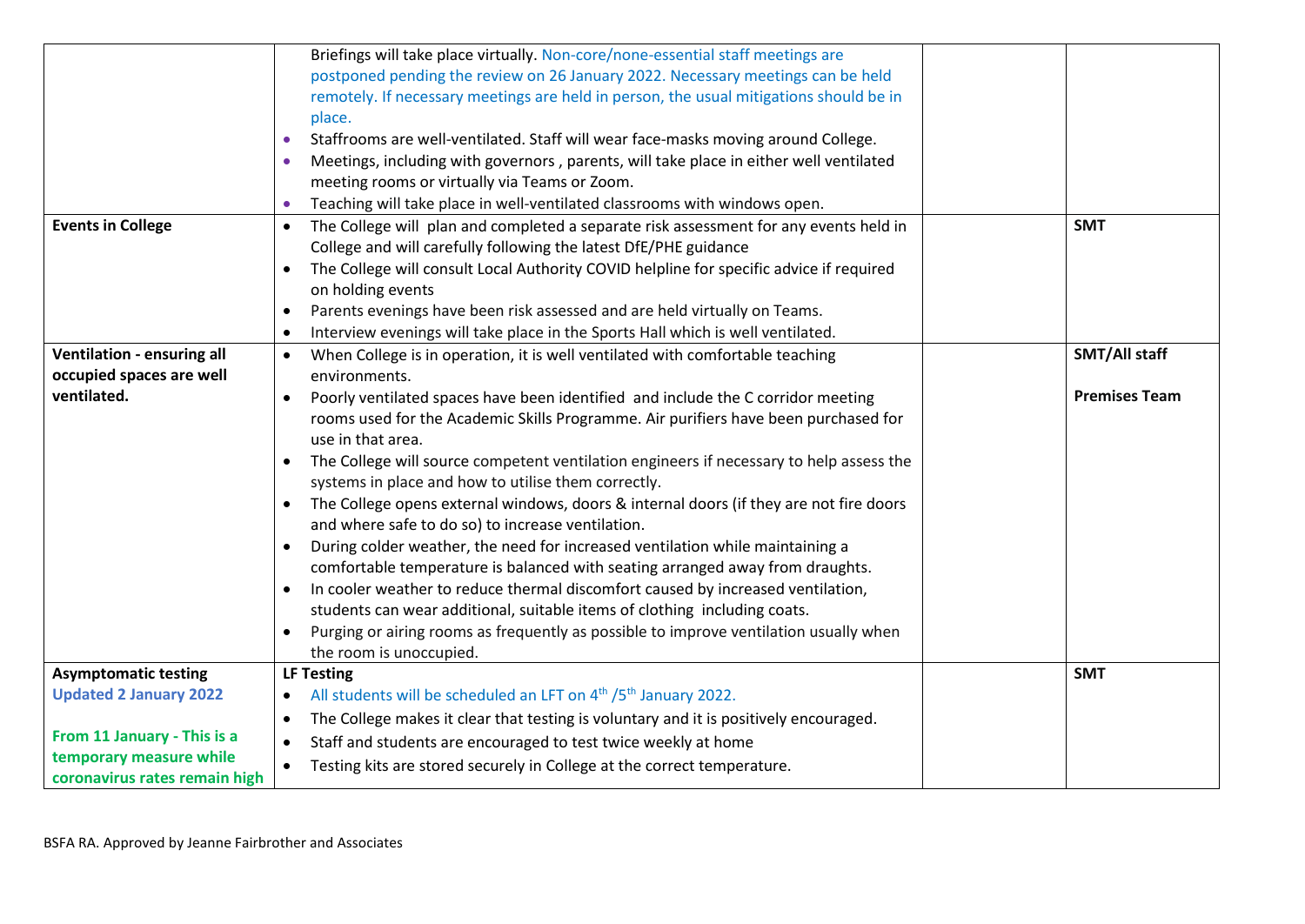| across the UK. Whilst levels of<br>coronavirus are high, the<br>government has said that the<br>vast majority of people with<br>positive LFD test results can<br>be confident that they have<br>coronavirus | A test kit log is in use and data held is stored in line with the College's Data Protection<br>$\bullet$<br>Policy.<br>Asymptomatic staff and pupils who test positive for coronavirus (COVID-19) on a<br>lateral flow device (LFD) test no longer need to get a confirmatory PCR test.<br>Anyone who receives a positive LFD test result should report their result on GOV.UK<br>and must self-isolate immediately but will not need to take a follow-up PCR test.<br>Their isolation period can start immediately following their positive LFD test result.<br>$\bullet$<br>After reporting a positive LFD test result, they will be contacted by NHS Test and Trace<br>so that their contacts can be traced and must continue to self-isolate.                                                                                                                                                                                                                                |            |
|-------------------------------------------------------------------------------------------------------------------------------------------------------------------------------------------------------------|----------------------------------------------------------------------------------------------------------------------------------------------------------------------------------------------------------------------------------------------------------------------------------------------------------------------------------------------------------------------------------------------------------------------------------------------------------------------------------------------------------------------------------------------------------------------------------------------------------------------------------------------------------------------------------------------------------------------------------------------------------------------------------------------------------------------------------------------------------------------------------------------------------------------------------------------------------------------------------|------------|
| <b>Ensuring public health advice</b><br>followed on managing<br>confirmed cases of COVID-19.                                                                                                                | Parents are informed via communications from the Principal and the College website<br>of how the College responds to confirmed cases of coronavirus<br>The College follows local public health advice and SMT contacts the DFE Helpline/local<br>HP Team advice line, where necessary, in the event that whichever of these thresholds<br>is reached first:<br>○ 5 students or staff, who are likely to have mixed closely, test positive for<br>COVID-19 within a 10-day period<br>10% of students or staff who are likely to have mixed closely test positive for<br>$\circ$<br>COVID-19 within a 10-day period                                                                                                                                                                                                                                                                                                                                                                | <b>SMT</b> |
| Contact with potential or<br>confirmed coronavirus cases<br>in College                                                                                                                                      | If anyone in the College develops coronavirus symptoms while at College, this is<br>managed in line with local and national guidance. They are:<br>o sent home and advised to arrange a PCR test as soon as possible.<br>advised to follow the guidance for households with possible or confirmed<br>$\circ$<br>coronavirus infection.<br>If a student is awaiting collection, they will be left in a well-ventilated room on their<br>$\bullet$<br>own if possible and, if safe to do so.<br>Appropriate PPE will used if close contact is necessary.<br>$\bullet$<br>Anyone with symptoms is advised not to use public transport and, wherever possible,<br>$\bullet$<br>be collected by a member of their family or household.<br>Any rooms used are cleaned thoroughly after they have left.<br>$\bullet$<br>Anyone who comes into contact with a symptomatic individual washes their hands<br>thoroughly for 20 seconds with soap and warm running water or hand sanitiser. | <b>SMT</b> |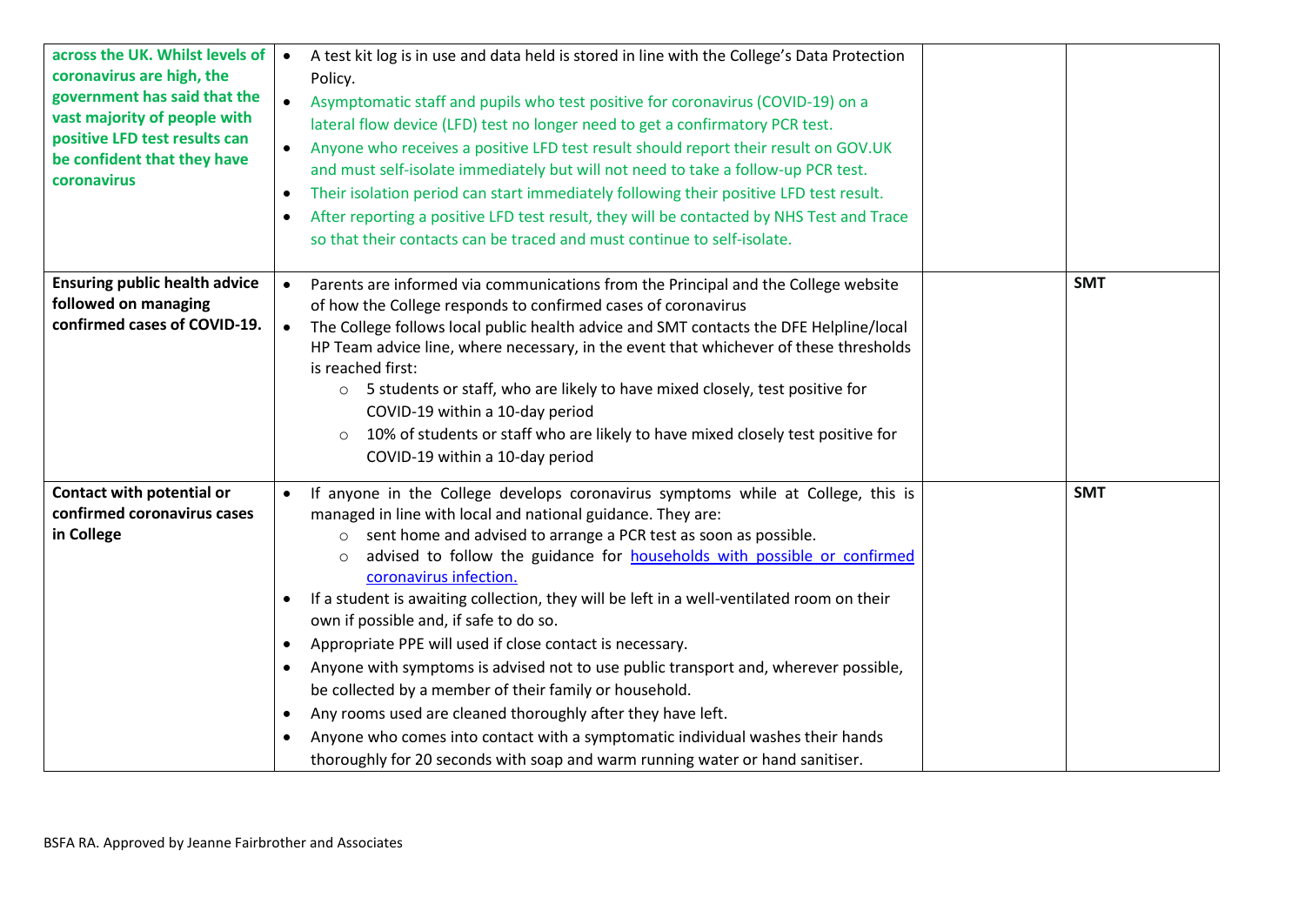|                                   | Staff members or students who have been in close contact with someone with<br>$\bullet$<br>symptoms do not need to self-isolate unless they develop symptoms.<br>The College can take the decision if a parent or carer insists on a student attending,<br>to refuse the student, if in its reasonable judgement, the student poses a risk of<br>infection to the College community.                                                                                                                                                                                                                                                                                                                                                                                                                                                                                 |                                                  |
|-----------------------------------|----------------------------------------------------------------------------------------------------------------------------------------------------------------------------------------------------------------------------------------------------------------------------------------------------------------------------------------------------------------------------------------------------------------------------------------------------------------------------------------------------------------------------------------------------------------------------------------------------------------------------------------------------------------------------------------------------------------------------------------------------------------------------------------------------------------------------------------------------------------------|--------------------------------------------------|
| <b>Pregnant staff</b>             | An individual risk assessment is carried out for pregnant staff with appropriate risk<br>$\bullet$<br>mitigation in line with the latest recommendations from DHSC, PHE & RCOG.<br>Pregnant staff of any gestation are not required to continue working on site if this is<br>$\bullet$<br>not supported by the separate risk assessment.<br>Staff who are in the below categories should take a more precautionary approach:<br>$\bullet$<br>partially vaccinated or unvaccinated<br>>28 weeks pregnant and beyond, or<br>are pregnant and have an underlying health condition that puts them at a<br>greater risk of severe illness from coronavirus at any gestation<br>The College will undertake a workplace risk assessment for the above staff and where<br>$\bullet$<br>appropriate consider both how to redeploy them and how to maximise the potential for | <b>SMT &amp; HR</b>                              |
|                                   | homeworking, wherever possible.<br>The above principles on protecting pregnant staff also apply to pregnant students.<br>Pregnant staff are encouraged to get vaccinated if possible.<br>$\bullet$                                                                                                                                                                                                                                                                                                                                                                                                                                                                                                                                                                                                                                                                   |                                                  |
| <b>Previously shielding staff</b> | The shielding programme has now come to an end and adults previously considered CEV<br>$\bullet$<br>should, as a minimum, continue to follow the same guidance as everyone else.<br>Staff previously considered CEV may wish to consider taking extra precautions and<br>school will explain the measures they have in place to keep staff safe at work.                                                                                                                                                                                                                                                                                                                                                                                                                                                                                                             | <b>SMT</b>                                       |
| <b>Transport</b>                  | Drivers will not normally require personal protective equipment (PPE) on the College<br>$\bullet$<br>bus service.<br>Students do not board home to College bus service if they, or a member of their<br>household, has a positive test result or symptoms of coronavirus.<br>Face coverings are expected to be worn in enclosed and crowded places - this includes<br>$\bullet$<br>public transport and the College bus service.<br>Fresh air through ventilation is maximised by opening windows and ceiling vents.                                                                                                                                                                                                                                                                                                                                                 | <b>SMT</b> in liaison with<br><b>Als Coaches</b> |
| <b>Educational visits</b>         | The College will seek advice from Evolve and consider whether to go ahead with<br>planned international educational visits at this time, recognising the risk of disruption<br>to education resulting from the need to isolate and test on arrival back into the UK.                                                                                                                                                                                                                                                                                                                                                                                                                                                                                                                                                                                                 | <b>SMT</b>                                       |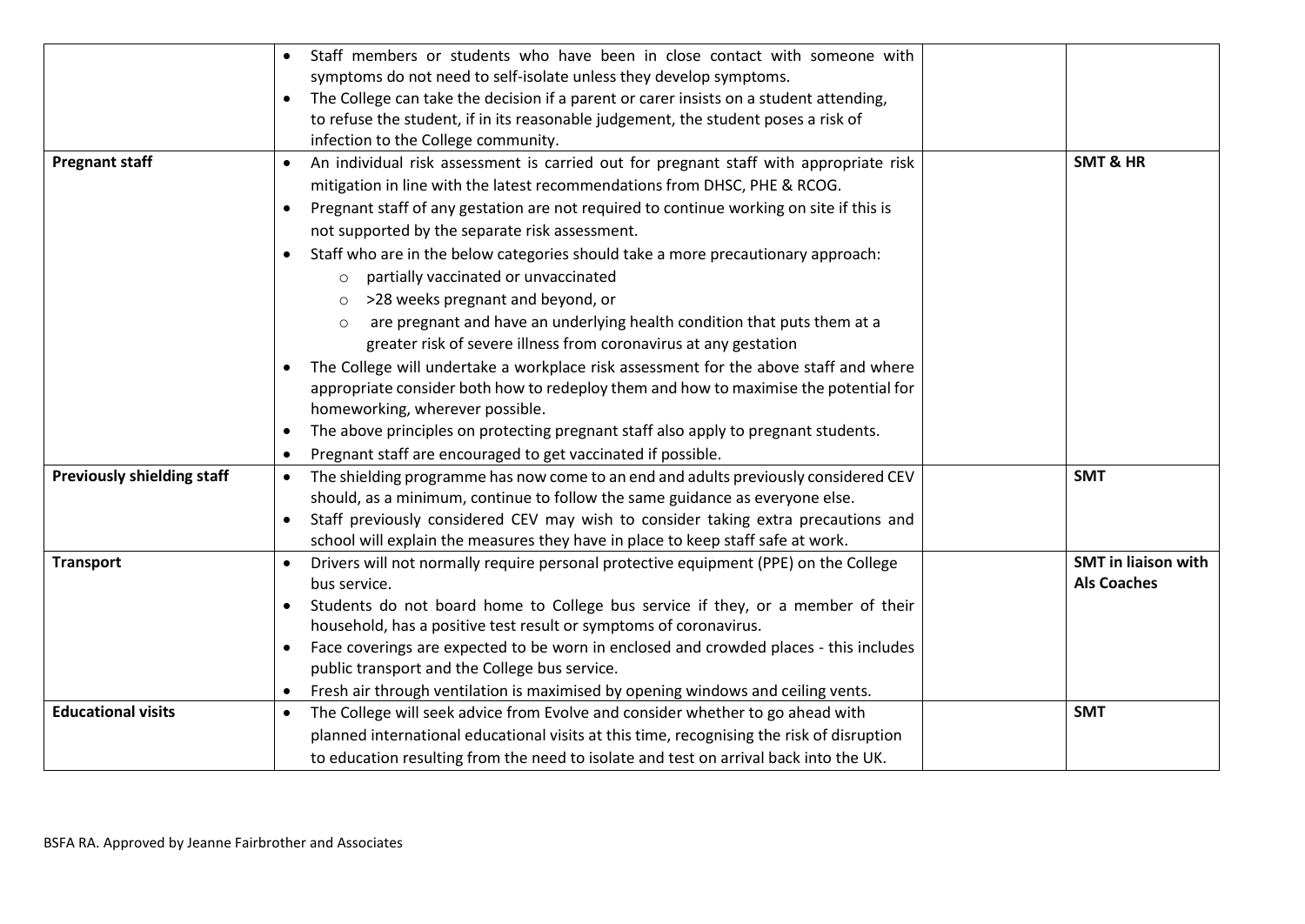| <b>Staff &amp; students returning to</b><br>the UK from abroad. | A full and thorough risk assessments in relation to all educational visits is carried out to<br>ensure that any public health advice, such as hygiene and ventilation requirements, is<br>included as part of that risk assessment.<br>From 4am on Sunday 9 January 2022,<br>Eligible fully vaccinated travellers and over 5s will be able to take a lateral flow test<br>instead of a PCR on or before day 2 of their arrival in England.<br>Eligible fully vaccinated passengers and under 18s will no longer need to take a pre-<br>$\bullet$<br>departure test or self-isolate on arrival in England but must continue to take their post-                                                 | <b>SMT</b>                    |
|-----------------------------------------------------------------|------------------------------------------------------------------------------------------------------------------------------------------------------------------------------------------------------------------------------------------------------------------------------------------------------------------------------------------------------------------------------------------------------------------------------------------------------------------------------------------------------------------------------------------------------------------------------------------------------------------------------------------------------------------------------------------------|-------------------------------|
| Curriculum - Drama, science                                     | arrival tests<br>The College recognises that some activities can increase the risk of catching or passing                                                                                                                                                                                                                                                                                                                                                                                                                                                                                                                                                                                      | <b>SMT</b>                    |
| and sporting activities                                         | on COVID-19. This happens where people are doing activities which generate more<br>droplets as they breathe heavily, such as singing, dancing, exercising, or raising their<br>voices. The risk is greatest where these factors overlap, for example in crowded indoor<br>spaces where people are raising their voices.<br>In situations where there is a higher risk of catching or passing on COVID-19, the<br>$\bullet$<br>College is particularly careful to follow the general guidance on keeping safe.                                                                                                                                                                                  | <b>Curriculum</b><br>teachers |
|                                                                 | Dance & Drama<br>The College risk assesses activities for Drama & Dance and ensures the relevant<br>$\bullet$<br>protective measures are in place.                                                                                                                                                                                                                                                                                                                                                                                                                                                                                                                                             |                               |
|                                                                 | <b>Sports</b><br>Sports equipment is thoroughly cleaned between each use.<br>Outdoor sports are prioritised where possible.<br>$\bullet$<br>Large indoor spaces with maximised natural ventilation flows, e.g. through opening<br>$\bullet$<br>windows and doors, are used where outdoor sports are not possible.<br>Staff overseeing indoor sports follow the system of controls in this risk assessment e.g.<br>cleaning and hygiene.<br>Staff are made aware that social distancing in sports is not required unless directed.<br>$\bullet$<br>Competitions between different sixth forms, whether indoor or outdoor, can take<br>place in line with government guidance.<br><b>Science</b> |                               |